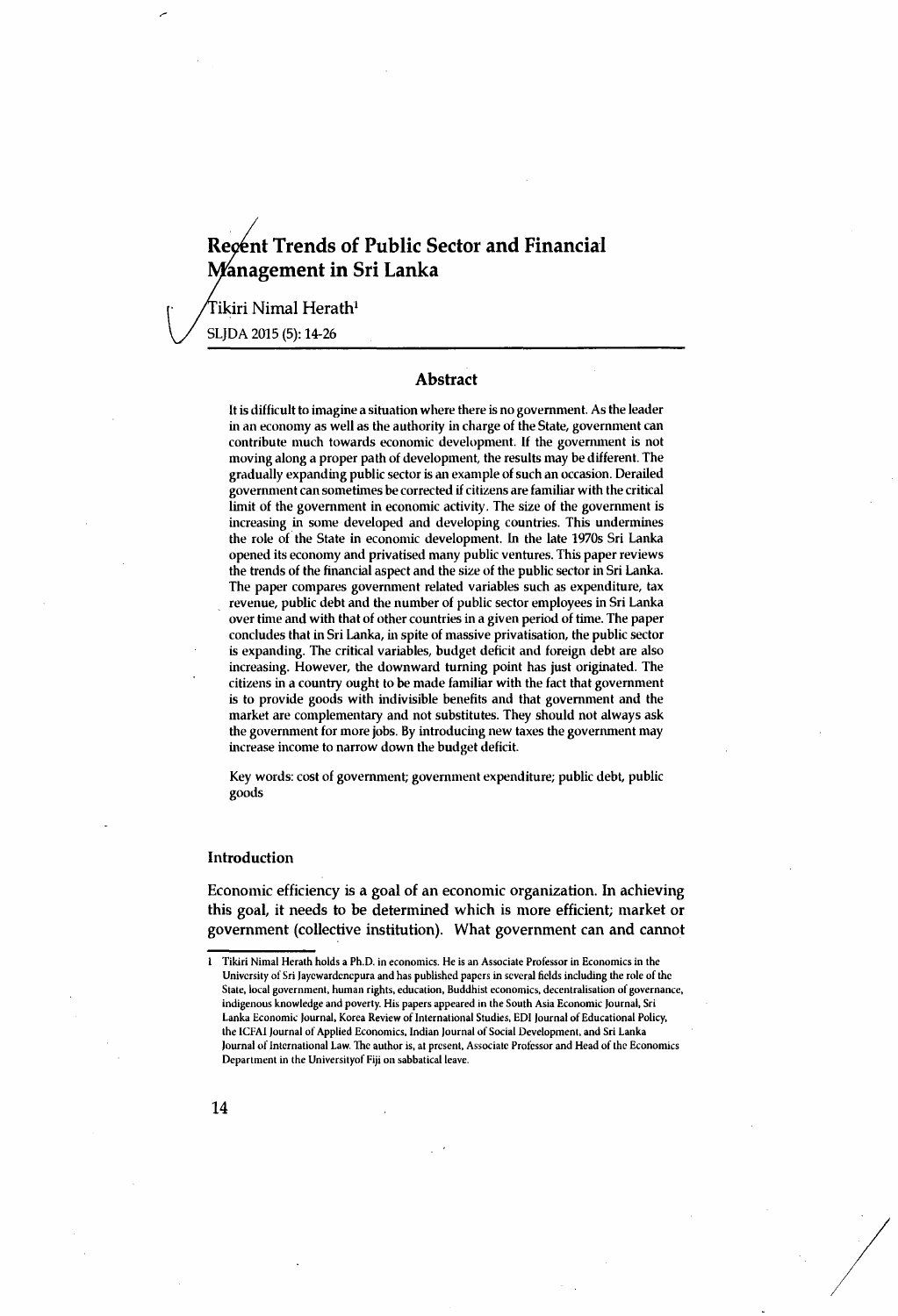do are two basic questions regarding the role of the government. The configuration of States<sup>2</sup> has varied widely across continents, but argum ents over the proper roles of the public and private sectors have not. In early writings, Niccolo Machiavelli *(The Prince),* Kautilya *(Arthashatra),* Confucius' writings and Ibnkhaldoun *(The Muqaddimah),* the mutual rights and obligations of States and citizens have been reviewed. Almost all of them recognised a role for the State in providing public goods. According to modern understanding, government provides certain collective goods such as common defence, law and order, environmental protection, monetary stability, infrastructure and regulating measures. However, in practice, some other services such as transport are also provided by government in both developed and developing countries and as a result the size of the public sector is increasing. Examples include Australia as a developed country and both India and Sri Lanka as developing countries for provision of rail transport by the government. According to the critical-limit hypothesis postulated by Colin Clark (1945), when the share of the government sector exceeds 25 percent of total economic activity of the country, inflation occurs even under a balanced budget.

In some developing countries (i.e. South Asian, Pacific Islands and African economies), including Sri Lanka, there is yet to emerge a good understanding of the proper roles of the market and the government in development. They think that market and the government are substitutes, not complementary. In Sri Lanka, for example, some people dislike privatisation of public ventures incurring gigantic losses and running with low efficiency. Examples are the Ceylon Electricity Board and Sri Lanka Railways. In the meantime, people ask the government for more jobs. On the other hand, during the election campaigns politicians promise more jobs for electors and also promise not to privatise public ventures. This paper makes an attempt to clarify the role of the government and to examine the trends of public expenditure and related variables such as tax income and public debt. To achieve this objective, firstly, time series data on government expenditure, public debt, and tax income of the post independent economy of Sri Lanka will be analysed. Secondly, government expenditure in Sri Lanka will be compared with that in other selected developing and developed countries. These exercises enable one to understand changing patterns of the role of the government. The whole exercise reveals to the citizenry the burden of government activities on themselves. The paper consists of five sections. In the second section, the role of the government (or State) in economic development and the methods of providing public services are discussed. The third section explains the measures of government and the fourth

<sup>2</sup> In this paper both State and government are considered same.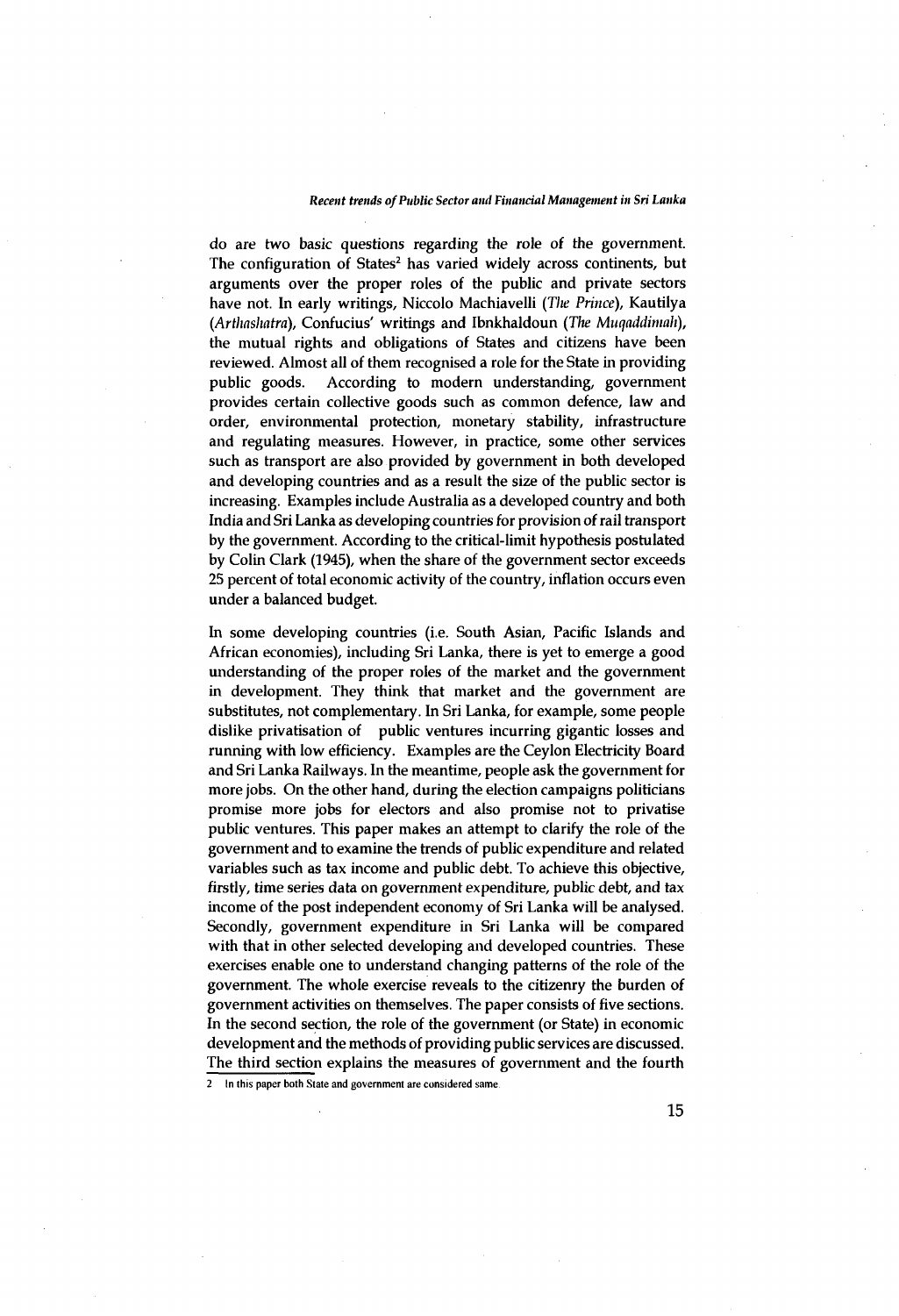section reviews costs of government in different countries. The fourth section is devoted to reviewing taxation and borrowing as funding sources of government. Conclusions are presented in the last section.

# **Role of the State in economic development and public service provision**

The World Bank (1997) suggests a two-pronged strategy to fulfil the role of the State. Under the first, the State is expected to: (a) establish a foundation of law; (b) maintain a non-distortionary policy environment including macroeconomic stability; (c) invest in basic social services (education and health) and infrastructure; (d) protect vulnerable sections of the population; and (e) protect the environment. Under the second, the State is associated with adopting effective rules and restraints (independent judiciary and restraining corruption), making competition sharper within government in the provision of public goods and services, and increasing citizen vigilance and partnership (democracy, participation, and devolution of power).

How can government provide its services? To reap the benefits of governing, citizens ought to be familiar with the concept of government. It is difficult to imagine a situation in which there is no government at all. Government is the means or process through which individuals provide themselves with certain goods and services that they decide to secure collectively rather than privately and individually. Government can provide public goods with indivisible benefits for users in two ways. The first is paying for public good provision and directly providing the goods or services. The second is to hire private firms with governmental funds to provide goods or services. The latter decision rests solely on efficiency grounds. However, in Sri Lanka, in the provision of public goods, the first method is always adopted. The second method can be applied fully or partly to many public provisions including education and health in the country.

# How to measure government activity?

To assess government intervention it needs to measure the size of the government. Four separate indicators are used to measure the importance of governmental activity: (a) the value of governmental goods and services; (b) the real cost of governmental services; (c) the extent to which collectively m ade decisions replace private or individual decisions in the economy; and (d) the extent to which resources are organised by the market economy or by the governmental bureaucracy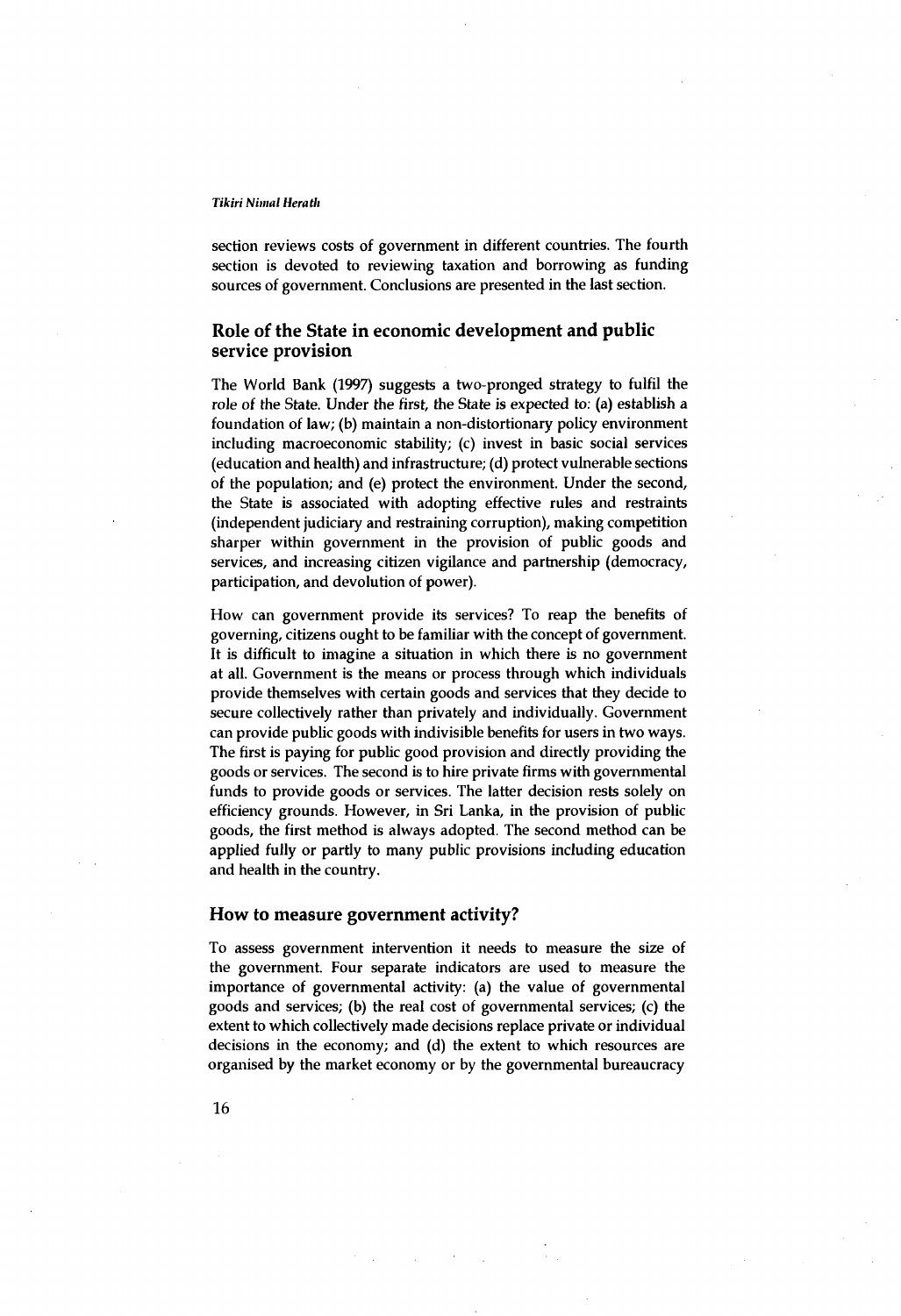(Buchanan and Flowers 1987:61). Before discussing the advantages and pitfalls associated with these measures, a caveat is in order. The most important one is that before measuring the real size of the government, care should be taken to take account of negative externalities created by the government (if any). No prices are directly set for public goods and services. As such, it is impossible to measure the value of public goods and services. Government expenditure is the *most satisfactory measure* of the real cost of public goods and services. It provides a helpful and readily available index of the direct economic importance of government, especially when used to compare various levels over short periods. Government expenditure also provides the public with some measure of year-to-year changes in the size of total government. When there is inflation, it is necessary to adjust with a price index. Per capita government expenditure can take account of changes in population. Thus, real government expenditure over time has been selected for the analysis.

# Size of government and changing pattern of spending: some comparisons

Table 1 shows government expenditure in selected countries in relation to their respective GDP. The size of government varies from country to country. In many developed and developing countries, government expenditure is high and has increased over time. Finland, Belgium, Italy, Sweden, Hungary, Iceland, and Norway are developed countries with high levels and Switzerland, Singapore, are some other developed countries with comparatively low levels of government expenditure. In Sri Lanka, the proportion is relatively high when compared to other developing countries. Among the Asian countries, as well, Sri Lanka stands at a higher level, exceeding expenditures in Malaysia, Indonesia, India, Pakistan and Nepal.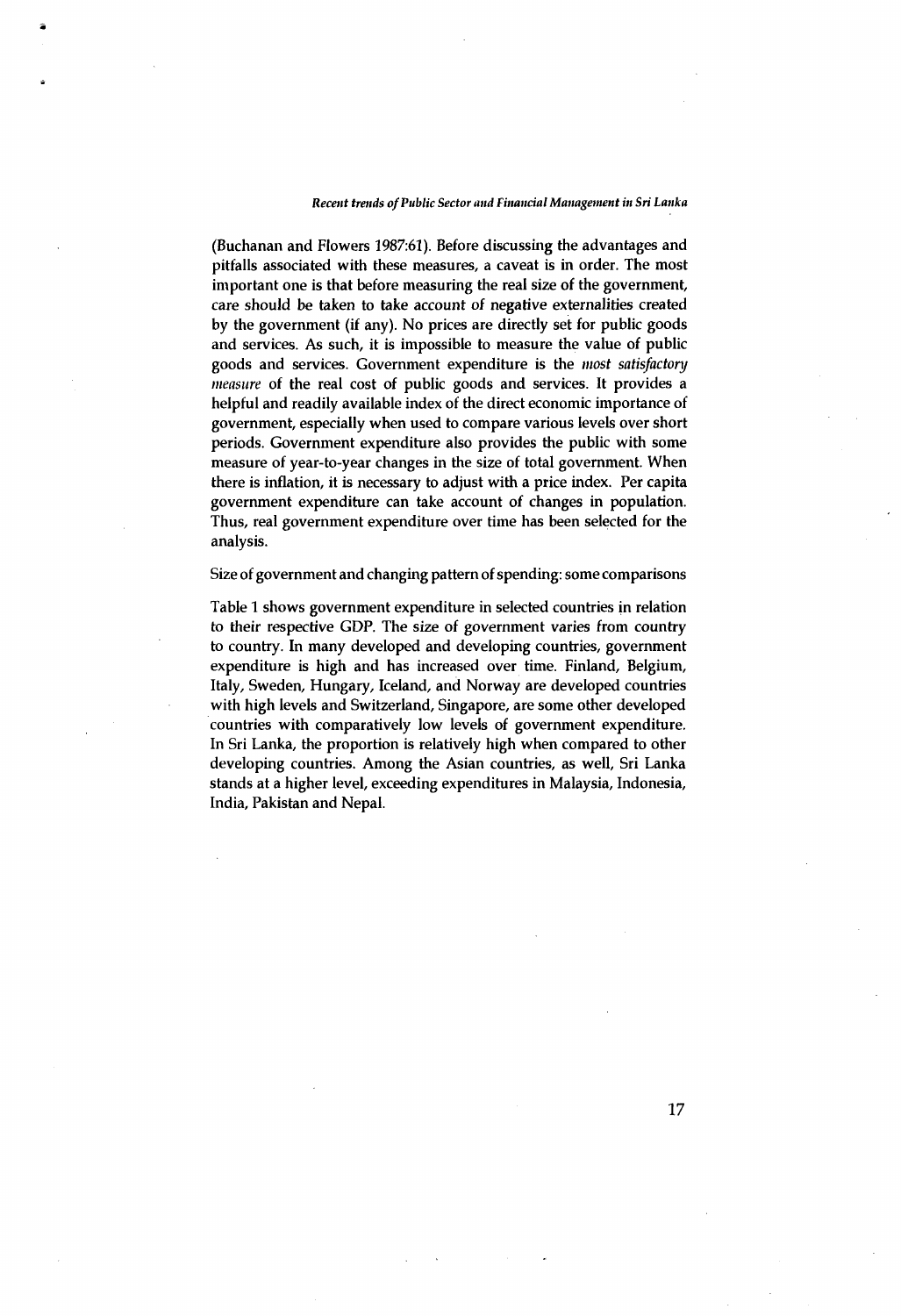#### Table 1

| Country         | 1999 | 2005      | 2012 |  |
|-----------------|------|-----------|------|--|
| Australia       | 24   | 22 (2002) | 35   |  |
| <b>Belgium</b>  | 18   | 19 (2004) | 55   |  |
| Croatia         | 33   | 40 (2002) | 40   |  |
| Finland         | 30   | 24        | 56   |  |
| Hungary         | 44   | 44 (2004) | 48   |  |
| Iceland         | 28   | 30 (2004) | 47   |  |
| Italy           | 29   | 31        | 51   |  |
| Norway          | 35   | 37 (2003) | 42   |  |
| Singapore       | 19   | 16        | 13   |  |
| Sweden          | 31   | 27        | 50   |  |
| Switzerland     | 10   | 10        | 33   |  |
| <b>Bolivia</b>  | 29   | 10        | 25   |  |
| <b>Bulgaria</b> | 34   | 36        | 32   |  |
| Colombia        | 19   | 21        | 28   |  |
| Cyprus          | 34   | 41 (2003) | 44   |  |
| Czech Republic  | 28   | 31        | 45   |  |
| Guatemala       | 14   | 12        | n.a  |  |
| Indonesia       | 20   | 19 (2004) | 16   |  |
| Nepal           | 16   | 15 (2003) | n.a  |  |
| Pakistan        | 21   | 16        | n.a  |  |
| Sri Lanka       | 24   | 24        | 29a  |  |

Government expenditure as a percentage of GDP, selected countries, selected years

Sources: Basic data - IMF, International Financial Statistics 2006 and 2014; IMF, Government Finance Statistics 2013 Central Bank of Sri Lanka, Annual Report 2013

With massive economic reforms in and after 1977 in Sri Lanka, attempts were made to reduce the size of the government. The economy was opened up for international trade, prices were liberalised and a number of government enterprises including road transport service, telecommunications, banks, insurance, textiles, cement, and steel production were transferred to the private sector. The private sector was encouraged to grow and the government began to work as a facilitator in the market. Government sought advice and financial support from the Washington Institutions. Government sought to provide national defence and national security, establish foundations of law, maintain a non-distortionary policy environment as far as possible, invest in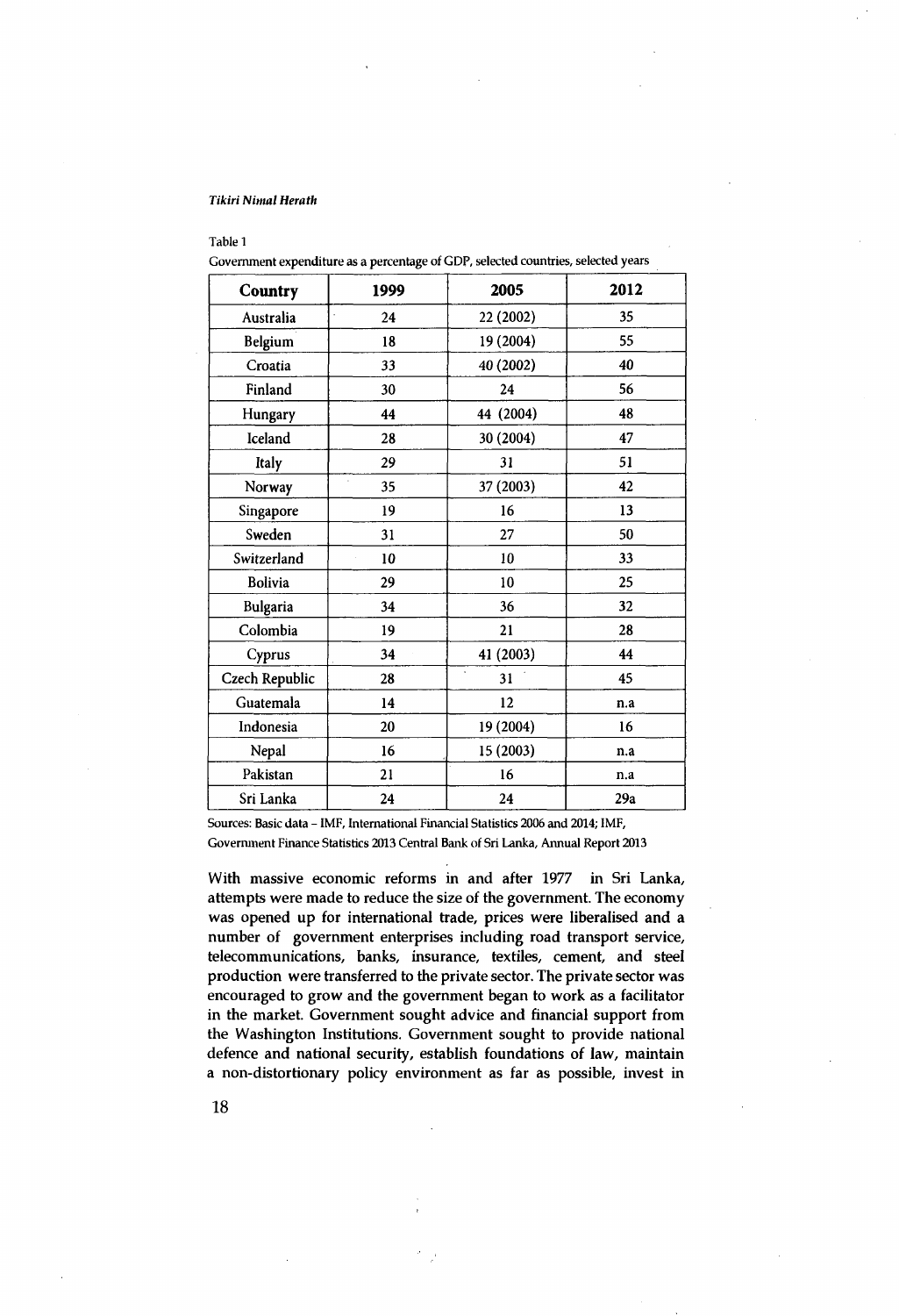infrastructure and basic social services (education, health, research), and protect the vulnerable sections and the environment respectively with social security measures and by enacting laws and establishing institutions such as the Central Environmental Authority.

Government provides some excludable goods such as houses, lands and land development, hydro-electric power, road and rail transport and intervenes in agriculture. Government is active in allocating resources as well as in stabilisation and redistribution functions. Government made an attempt to safeguard independence of the judiciary and reduce corruption and devolve its power. However, after the introduction of the open economy in 1977, government expenditure has been growing at an increasing rate. During the period 1977-2012 total real expenditure has increased more than five times (Appendix 1) and per capita expenditure has more than tripled (Appendix 2).

In some countries, government is used as a source of employment. Sri Lanka is no exception. Therefore, it is useful to analyse the level of public employment. Moreover, the number of public employees is a part of the second measure of the size of the government discussed earlier. In Sri Lanka, the size of the public sector as measured by the number of public servants has expanded, especially in recent years. For every 18 persons there was a public servant in Sri Lanka in the 1990s. This is higher than in many Asian countries (Table 2). By 2012, in Sri Lanka, the proportion of employees in the public sector went up to 15.4 percent, and for every 16 citizens, there was a public employee (CBSL 2014). In India, Pakistan, Indonesia, Singapore, Malaysia and Nepal both the number of public employees and government expenditure was less than in Sri Lanka. (Tables 1 and 2) Continuous recruitment to public institutions irrespective of staff requirements has inflated the public sector. In the late 1990s, the percentage of public sector employees in the labour force in Sri Lanka was greater than that in many countries in Asia. By 2008 also, the situation had desirably changed in some countries, but not in Sri Lanka (Appendix 3).

19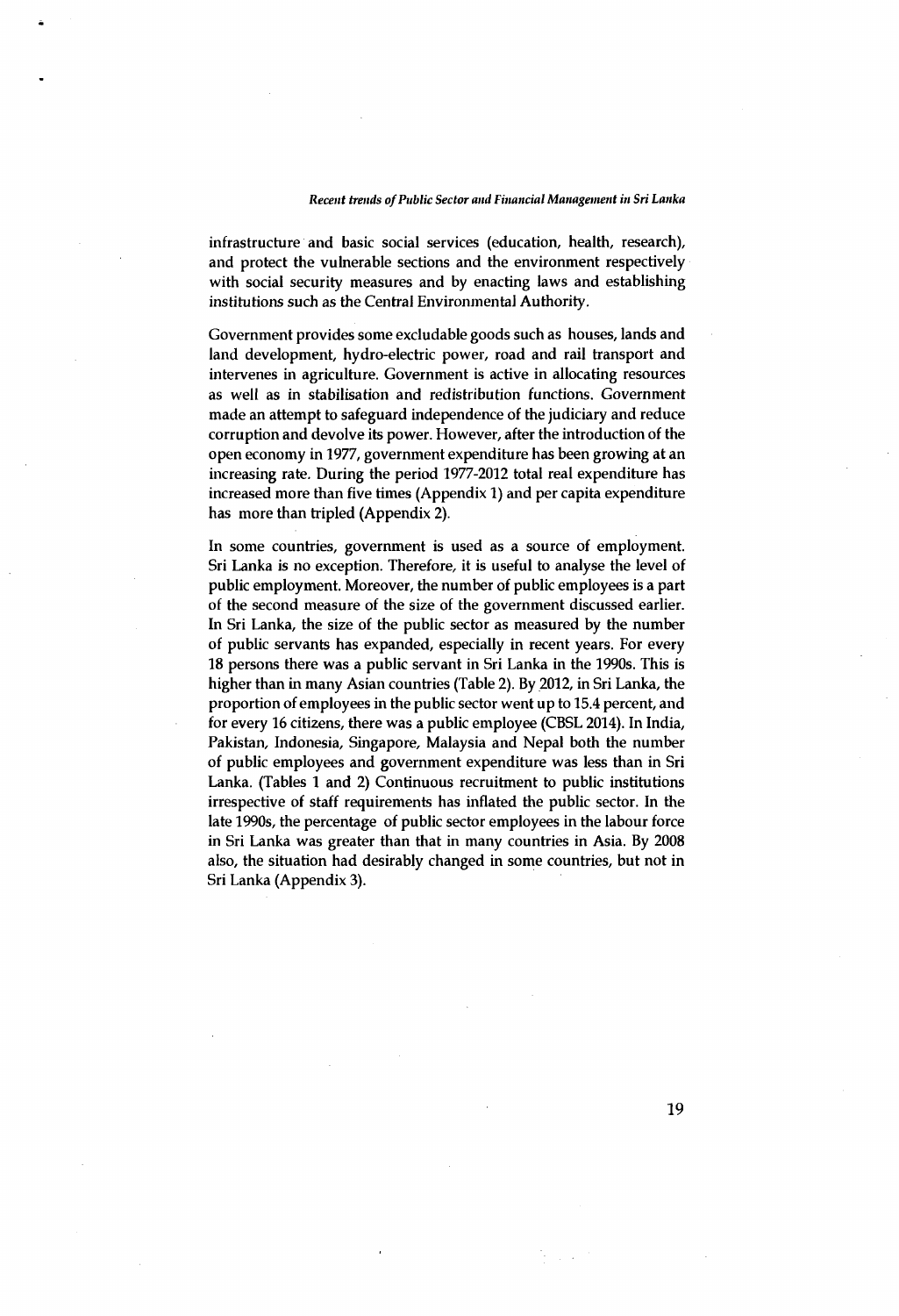# Table 2

Size of the public sector in selected Asian countries

| Country         | Workers in the<br>public sector per 1000<br>population <sup>b</sup> | Proportion of<br>government employees<br>in the total labour force<br>$(%)$ , 1996-97 |
|-----------------|---------------------------------------------------------------------|---------------------------------------------------------------------------------------|
| Bangladesh      | 10                                                                  | 1.8                                                                                   |
| India           | 19                                                                  | 4.7                                                                                   |
| Pakistan        | 19                                                                  | 8.0                                                                                   |
| Indonesia       | 21                                                                  | n.a                                                                                   |
| Philippines     | 23                                                                  | n.a                                                                                   |
| <b>Thailand</b> | 31                                                                  | n.a                                                                                   |
| Singapore       | 37                                                                  | n.a                                                                                   |
| Malaysia        | 45                                                                  | n.a                                                                                   |
| Nepal           | n.a                                                                 | 1.0                                                                                   |
| Sri Lanka       | 57                                                                  | 12.0                                                                                  |
| Thailand        | 52                                                                  | 8.6                                                                                   |
| Vietnam         | 48                                                                  | 8.2                                                                                   |

Note: a. public sector includes public corporations and semi-government institutions.

b. Size of the public sector in each country is based on data for the 1990s. Sources: Schiavo-Campo, S. (1997), "An International Statistical Survey of Government Employment and Wages", WPS 1806, the World Bank, Washington, D.C. and World Bank (2000), Sri Lanka: Recapturing Missed Opportunities, Report No. 20430-CE.

 $\ddot{\phantom{0}}$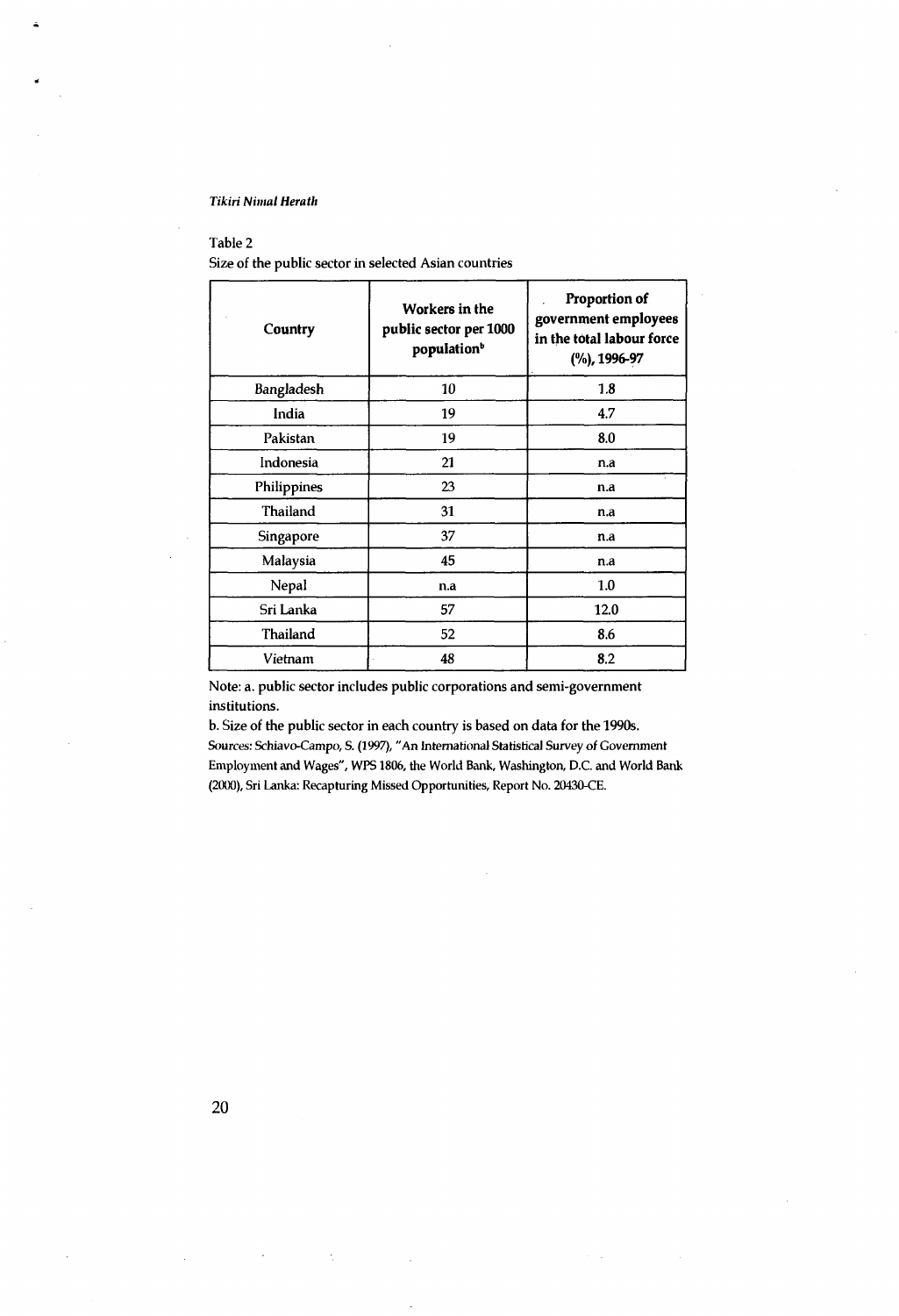| Country                 | Proportion of<br>employees in the<br>public sector (%) | <b>Employees in the</b><br>public sector per 1000<br>population |
|-------------------------|--------------------------------------------------------|-----------------------------------------------------------------|
| Bangladesh <sup>ª</sup> | 4.5                                                    | 15                                                              |
| Hong Kong               | 6.3                                                    | 33                                                              |
| India <sup>®</sup>      | n.a                                                    | 17                                                              |
| Philippines             | 7.4                                                    | 30                                                              |
| Thailand                | 8.6                                                    | 52                                                              |
| Malaysia                | 12.2                                                   | 57                                                              |
| Singapore               | 18.5                                                   | 26                                                              |
| Sri Lanka               | 13.5                                                   | 56                                                              |
| Vietnam                 | 8.2                                                    | 48                                                              |

Size of the public sector in selected Asian countries, 2008

Notes: 1. a- In year 2005; 2. n.a - Not available; Sri Lanka excluding the Northern Province

Source: Based ILO data

Table 3

# **Taxation versus borrowing**

Government needs revenue to cover its expenditure. Taxation is its major source of income. Taxation is the normal way a government secures revenue to finance public services. Taxes are the 'prices' individuals pay for public activities. Thus, individuals acting through the elected representatives (political process) are subject to reductions in the real income of one kind (private goods) in order to be able to secure real income of another kind (public goods). As for government borrowing, it is essentially an alternative means of raising revenue to cover expenditure. It enables governments to finance public services without reducing the real wealth of private individuals while the funds are required. Borrowing as opposed to taxation does not characterize a coercion or compulsion. Private individuals purchase government securities, not as a result of compulsion, but in exchange for a government promise or obligation to provide them with future income.

Government spending through taxation deprives consumption of private goods and services by citizens during the period of tax collection. In contrast, issue of debt instruments does not impose any such real burden or cost on citizens during the period of spending. In Sri Lanka, government debt is very high in comparison with tax income and the gap between these two variables is also increasing. In recent years, foreign debt is being replaced with domestic debt (Appendix 3). The real cost of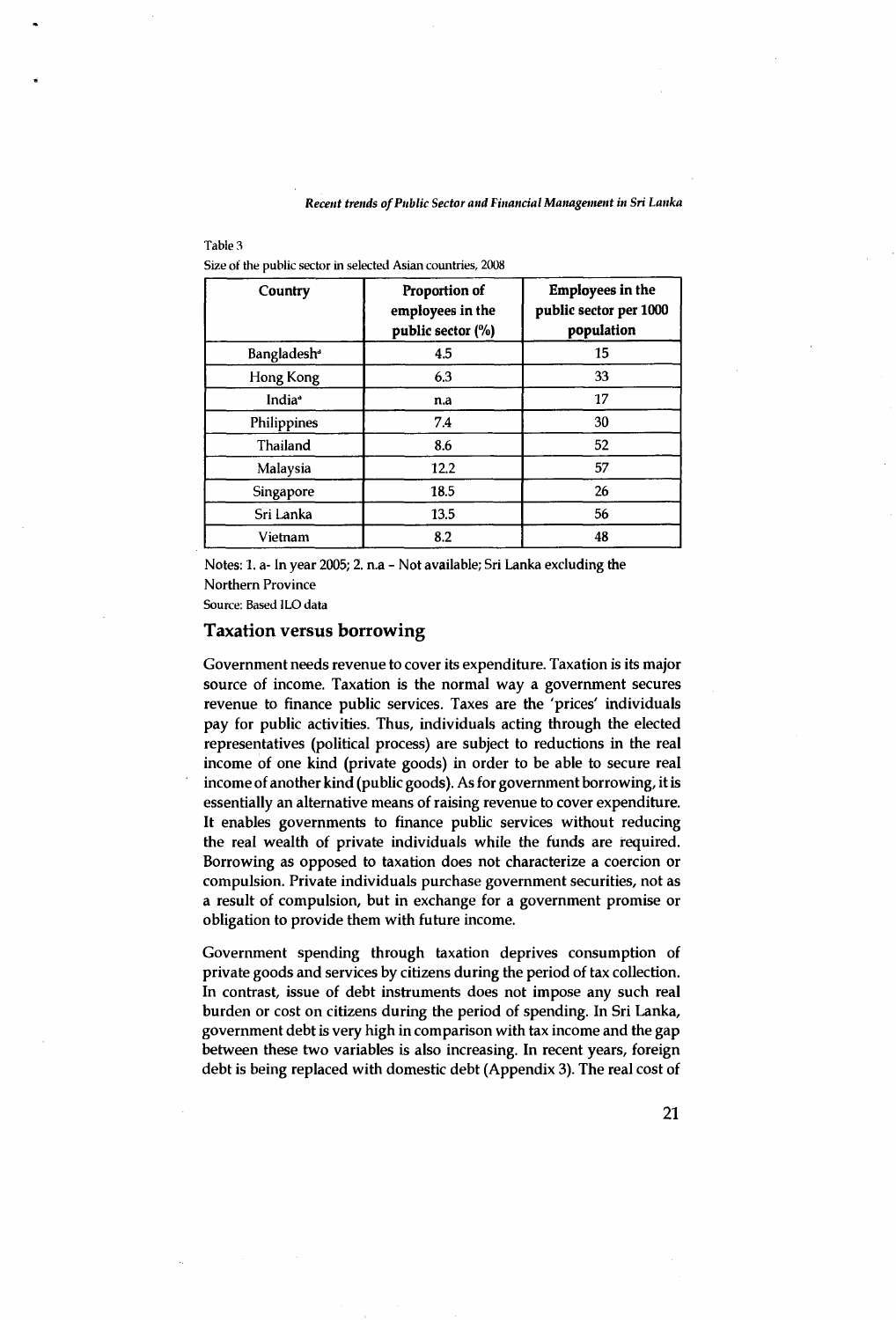present public debt must be shouldered by the future individuals who pay taxes to service and amortize the debt obligations. Thus, borrowing postpones the real payment for public services until future periods. When budget deficit is created it can be financed by public debt and when the size of the budget deficit increases it can be financed by either real debt (borrowing money) or fake debt (money creation) or both. In a high-employment economy fake debt must be inflationary. The situation in an economy with excess capacity and large unemployment is different. Currency creation is positively desirable under certain conditions. Unless bottlenecks and rigidities make prices rise before an acceptable level of employment is attained, an increase in the supply of money should increase real income and employment without inflation. When substantial excess capacity and unemployment exist but a general increase in aggregate demand leads to inflation, money creation will, of course, resemble taxation.

When should government borrow is the next question. The answer depends on the economy's situation - full employment or unemployment. In the case of unemployment, suppose the economy is characterized by substantial excess capacity. Then an increase in total demand will have little or no effect on the level of prices but will increase production and employment. Therefore, the government can increase money in such a situation. No taxation or real borrowing should take place. The great advantage of direct money creation is the absence of interest cost. It does not place a burden on future taxpayers too. When the economy is characterised by both underemployment and pressure on prices, the same conclusions hold. Here, there is a basic conflict between full employment and monetary stability. If the full employment objective is promoted, budget deficit should be financed by direct money creation (Buchanan and Flowers 1987:287-288). Deficits should not be financed with real borrowings which reduces current purchasing power that the deficits are designed to increase. The Sri Lankan economy belongs to this group. It is characterized by underemployment and inflation bubbles at the same time. The budget deficit is financed by both real borrowings and money creation. Real borrowing is increasing. In 2005, total borrowing by the Sri Lankan government stood at 94 percent of country's GDP. But this percentage was lower than 81 percent or less during the early years up to 1985. In recent years, government borrowing has been increasing. Also, in 2004, expansionary impact of fiscal operation (bank borrowing) was Rs. 43,290/= million which represents 27 percent of net cash budget deficit of the country. In 2008, these figures have risen up to Rs. 195,233 million and 60 percent respectively. However, by 2011 the figure has slightly decreased to Rs.191, 850 (Central Bank Annual Report).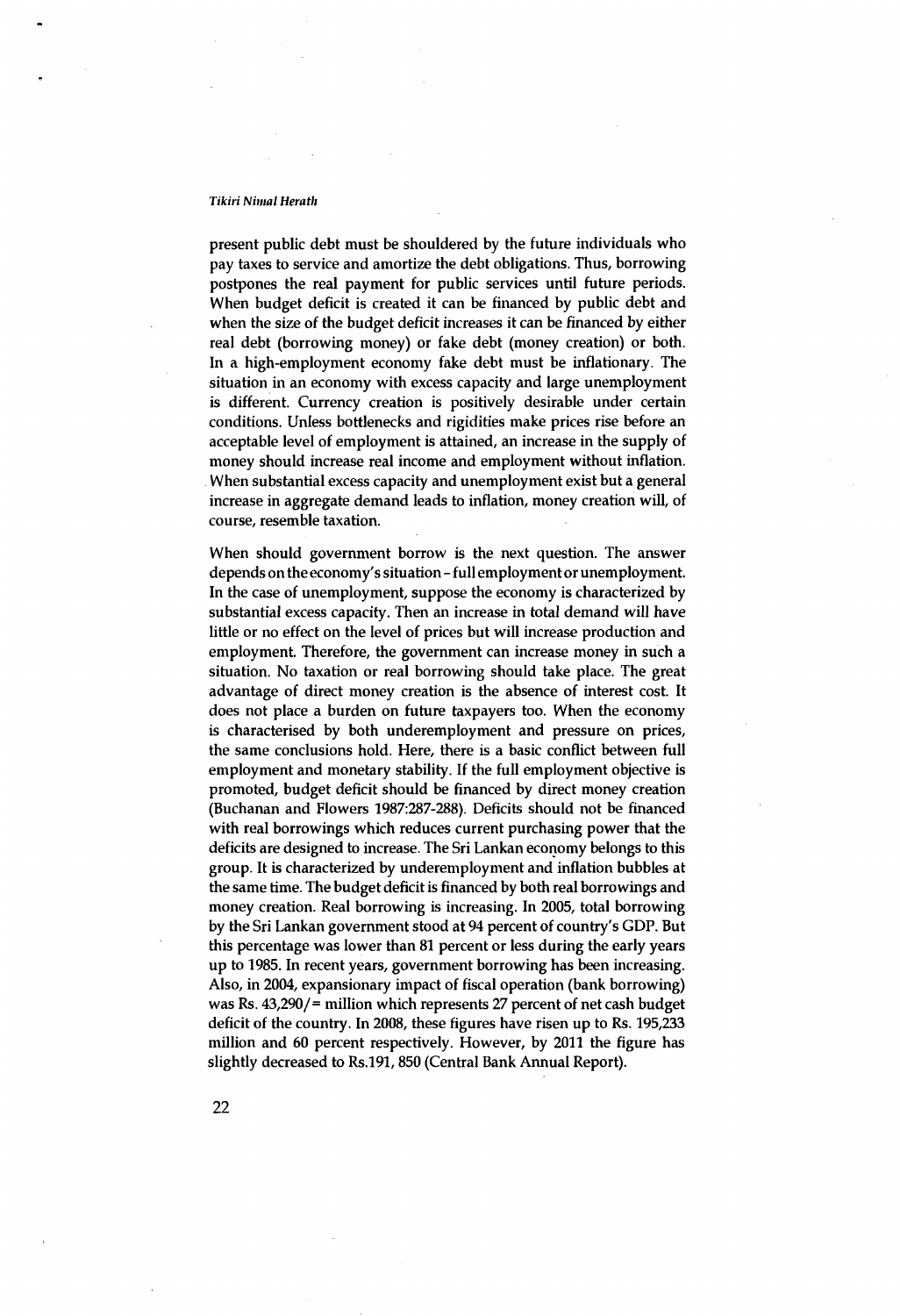In the open economy, budget deficit is gradually increasing in absolute terms (Appendix 4). In 2003, the Sri Lankan government passed the Fiscal Management (Responsibility) Act No 3. This Act contains seven objectives. The first is to reduce budget deficit which results in increase in government expenditure at a higher rate than that of revenue, to at least five percent by end of 2006. Even though the budget deficit has risen up to 23 percent of GDP in 1980, in later years, it came down. However, in 2003 it was eight percent and after that the rate increased. For example, it went up to 9.8 in 2009 and in 2011 and 2012 it was 15 percent. Thus, the objectives of the above Act seem impossible to be achieved. By another objective of the said Act, the government was expected to ensure that at the end of the financial year 2006 the total liabilities of the government (both the domestic and foreign) do not exceed 85 percent of GDP. This objective has also not been achieved. When someone sees the data of 2006 and 2009, they stand respectively at 88 and 86 percent of GDP. However, by 2011 and 2012 the said objective has been achieved by decreasing the proportion of public debt in GDP to 79 percent. Also, government debt has been steeply increasing in recent years (Appendix 3).

# **Conclusion**

An economy requires a government to provide people with collectively consumed goods. In developing countries, understanding the difference between the roles of the market and the government is essential in the quest for rapid development. In other words, both the government and its residents need to know what the former should do. Government is essential for facilitating the role of the market. Hence, the government and the market are complementary, not substitutes. This points to the limits of government intervention in economic development and the need to make residents of a country familiar with costs of government, taxes and government debt.

However, in many countries, whether developing or developed, the size of the government has been increasing with time. In some other countries, the size of government is small, allowing the market to grow.

In Sri Lanka, the size of government in terms of both expenditure and the number of employees has increased in spite of massive privatisation of public ventures. Government expenditure increased rapidly in the liberalized economy introduced in 1977. According to the critical-limit hypothesis postulated by Colin Clark (1945), when the share of the government sector exceeds 25 percent of total economic activity of the country, inflation occurs even under the balanced budget. Sri Lanka has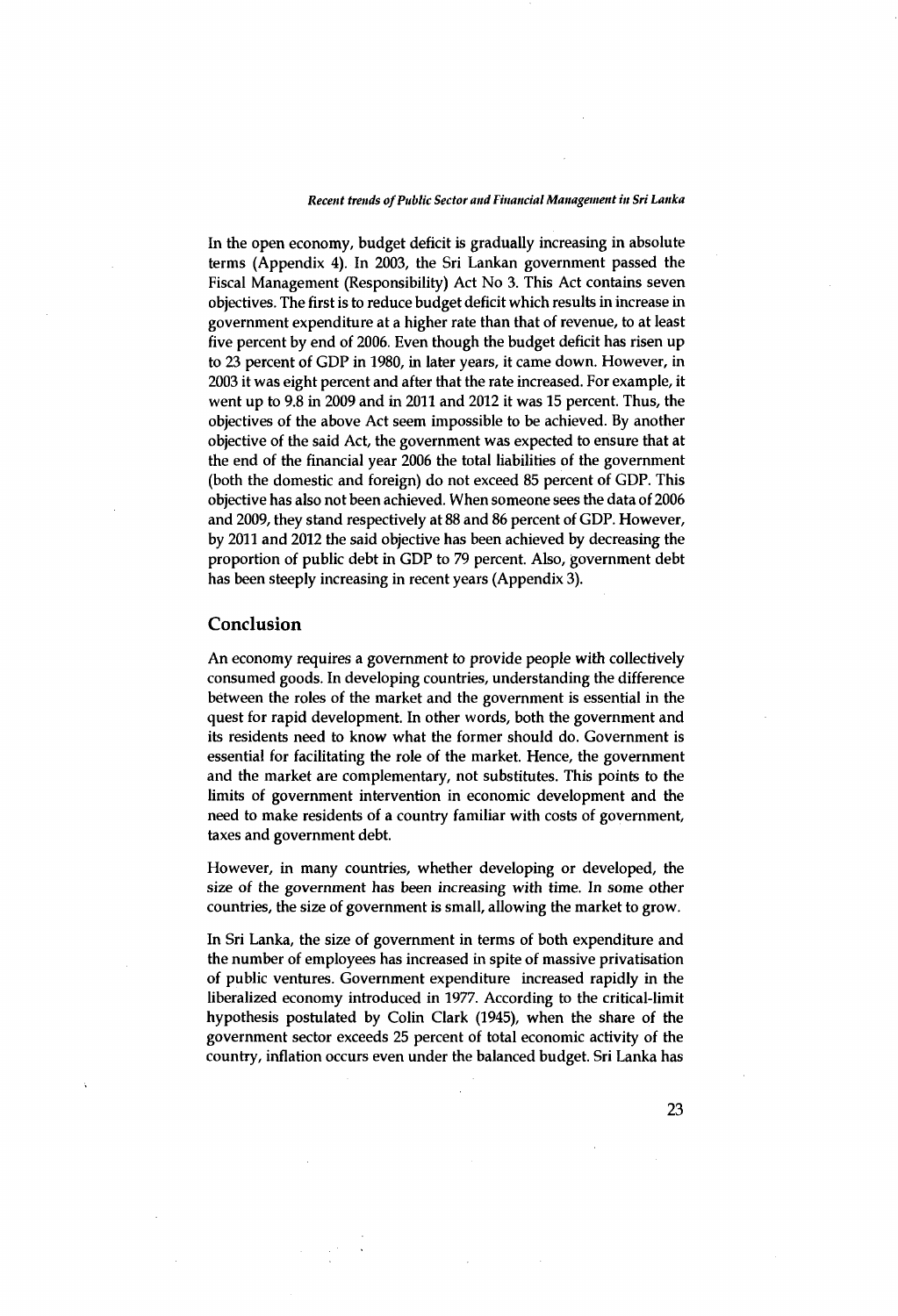reached this critical limit (Table 1) and its public expenditure and budget deficit are ever increasing. It is now, therefore, the time to contract government intervention. On efficiency grounds, even though the public services can be provided through private agents, in Sri Lanka, the number of government employees has grown rapidly. Government functions as a source of employment. Growth of employees partially accounts for ever increasing government expenditure. Furthermore, the government continues to provide some services with divisible benefits and some others with both divisible and indivisible benefits (quasi-public goods). The Ceylon Electricity Board and Sri Lanka Railways are the striking examples for the first and school education falls into the second.

In the attempts to contract the budget deficit, government can impose new taxes to expand its revenue. For instance, government can impose a tax on domestic animals (i.e. dogs). It may be a solution to control rabies too. Fines for drivers who violate road rules can be increased. Fines for crime can be increased and new laws may be enforced to pay such fines by instalments. It may be a solution to decrease conversion of fines into imprisonment. These are some possible means for the government to increase its tax income.

## **References**

Buchanan, James, and M.R. Flowers (1987) *The Public Finances: an Introductory Text Book*, Sixth Edition, Illinois: Homewood

Central Bank of Sri Lanka (CBSL), Annual Reports, various issues.

Central Bank of Sri Lanka (CBSL) (2014), *Annual Report* 2013, Coombo.

- Clark, Colin, (1945), "Public Finance and Changes in the Value of Money", *Economic Journal*, December, 371-89.
- International Monetary Fund, (2006), *International Financial Statistics 2006*, IMF, Washington D.C.
- International Monetary Fund, (2014), *International Financial Statistics 2014*, IMF, Washington D.C.
- International Monetary Fund, (2014), *International Financial Statistics* 2013, IMF, Washington D.C.
- Schiavo-Campo, S. (1997), "An International Statistical Survey of Government Employment and Wages", WPS 1806, *World Bank*, Washington, D.C.
- World Bank, (1997), *World Development Report 1997: The State in a Changing World,* New York: Oxford University Press.

World Bank, (2000), Sri Lauka: Recapturing Missed Opportunities, Report No. 20430-CE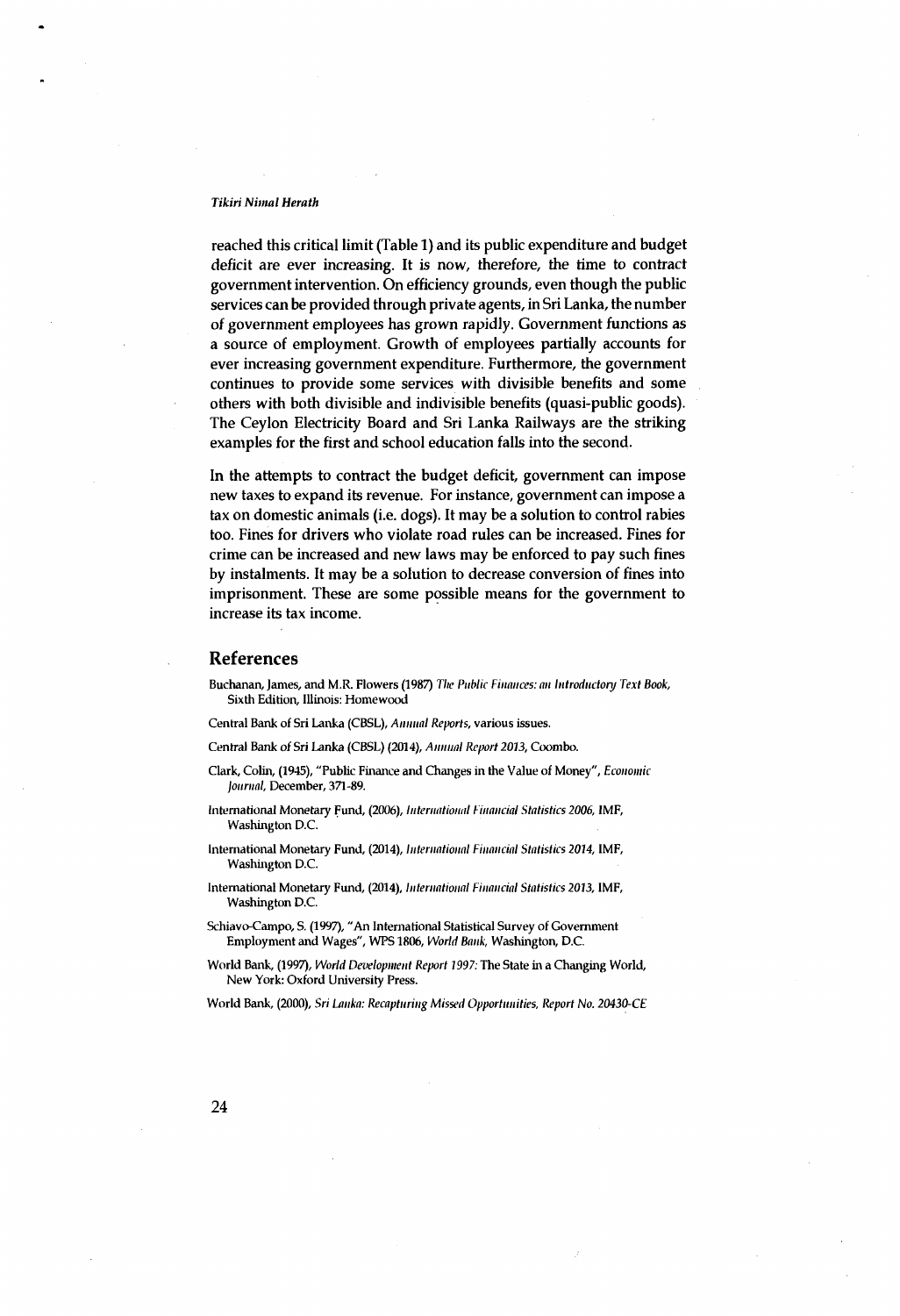

Source: Basic data - Central Bank Annual Report





Source: Basic data - Central Bank Annual Report

25